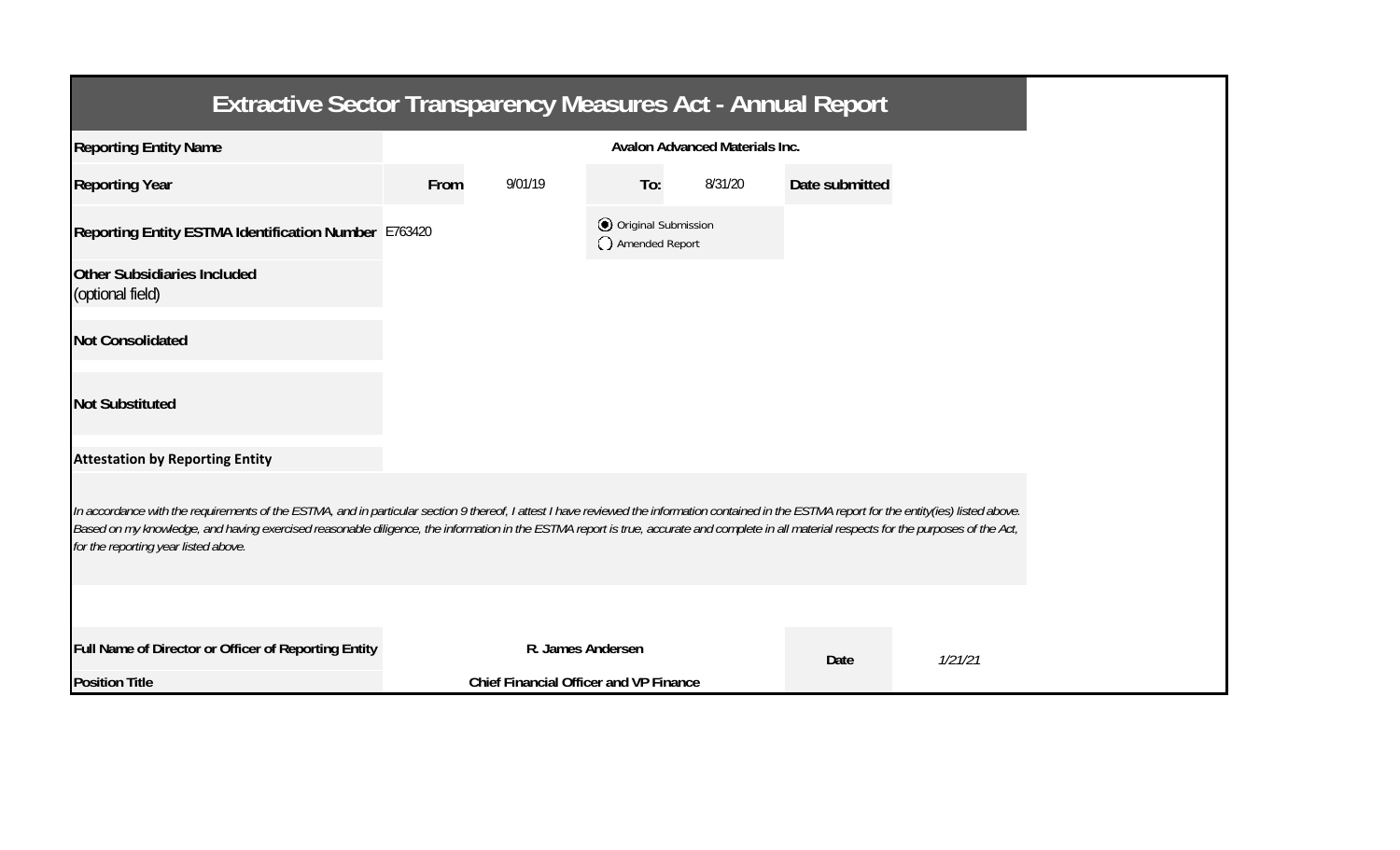| Extractive Sector Transparency Measures Act - Annual Report                                                                                                                      |                         |                                                                                 |                                                  |           |      |                                |         |                  |                                               |                               |                                |
|----------------------------------------------------------------------------------------------------------------------------------------------------------------------------------|-------------------------|---------------------------------------------------------------------------------|--------------------------------------------------|-----------|------|--------------------------------|---------|------------------|-----------------------------------------------|-------------------------------|--------------------------------|
| <b>Reporting Year</b><br><b>Reporting Entity Name</b><br><b>Reporting Entity ESTMA</b><br><b>Identification Number</b><br><b>Subsidiary Reporting Entities (if</b><br>necessary) | From:                   | 9/01/19                                                                         | To:<br>Avalon Advanced Materials Inc.<br>E763420 | 8/31/20   |      | Currency of the Report CAD     |         |                  |                                               |                               |                                |
| Payments by Payee                                                                                                                                                                |                         |                                                                                 |                                                  |           |      |                                |         |                  |                                               |                               |                                |
| Country                                                                                                                                                                          | Payee Name <sup>1</sup> | Departments, Agency, etc<br>within Payee that Received<br>Payments <sup>2</sup> | Taxes                                            | Royalties | Fees | <b>Production Entitlements</b> | Bonuses | <b>Dividends</b> | Infrastructure<br><b>Improvement Payments</b> | Total Amount paid to<br>Payee | Notes <sup>34</sup>            |
|                                                                                                                                                                                  | n/a                     | n/a                                                                             | n/a                                              | n/a       | n/a  | n/a                            | n/a     | n/a              | n/a                                           | n/a                           | No reportable payment was made |
|                                                                                                                                                                                  |                         |                                                                                 |                                                  |           |      |                                |         |                  |                                               |                               |                                |
|                                                                                                                                                                                  |                         |                                                                                 |                                                  |           |      |                                |         |                  |                                               |                               |                                |
|                                                                                                                                                                                  |                         |                                                                                 |                                                  |           |      |                                |         |                  |                                               |                               |                                |
|                                                                                                                                                                                  |                         |                                                                                 |                                                  |           |      |                                |         |                  |                                               |                               |                                |
|                                                                                                                                                                                  |                         |                                                                                 |                                                  |           |      |                                |         |                  |                                               |                               |                                |
|                                                                                                                                                                                  |                         |                                                                                 |                                                  |           |      |                                |         |                  |                                               |                               |                                |
|                                                                                                                                                                                  |                         |                                                                                 |                                                  |           |      |                                |         |                  |                                               |                               |                                |
|                                                                                                                                                                                  |                         |                                                                                 |                                                  |           |      |                                |         |                  |                                               |                               |                                |
|                                                                                                                                                                                  |                         |                                                                                 |                                                  |           |      |                                |         |                  |                                               |                               |                                |
|                                                                                                                                                                                  |                         |                                                                                 |                                                  |           |      |                                |         |                  |                                               |                               |                                |
|                                                                                                                                                                                  |                         |                                                                                 |                                                  |           |      |                                |         |                  |                                               |                               |                                |
|                                                                                                                                                                                  |                         |                                                                                 |                                                  |           |      |                                |         |                  |                                               |                               |                                |
|                                                                                                                                                                                  |                         |                                                                                 |                                                  |           |      |                                |         |                  |                                               |                               |                                |
|                                                                                                                                                                                  |                         |                                                                                 |                                                  |           |      |                                |         |                  |                                               |                               |                                |
|                                                                                                                                                                                  |                         |                                                                                 |                                                  |           |      |                                |         |                  |                                               |                               |                                |
|                                                                                                                                                                                  |                         |                                                                                 |                                                  |           |      |                                |         |                  |                                               |                               |                                |
| <b>Additional Notes:</b>                                                                                                                                                         |                         |                                                                                 |                                                  |           |      |                                |         |                  |                                               |                               |                                |